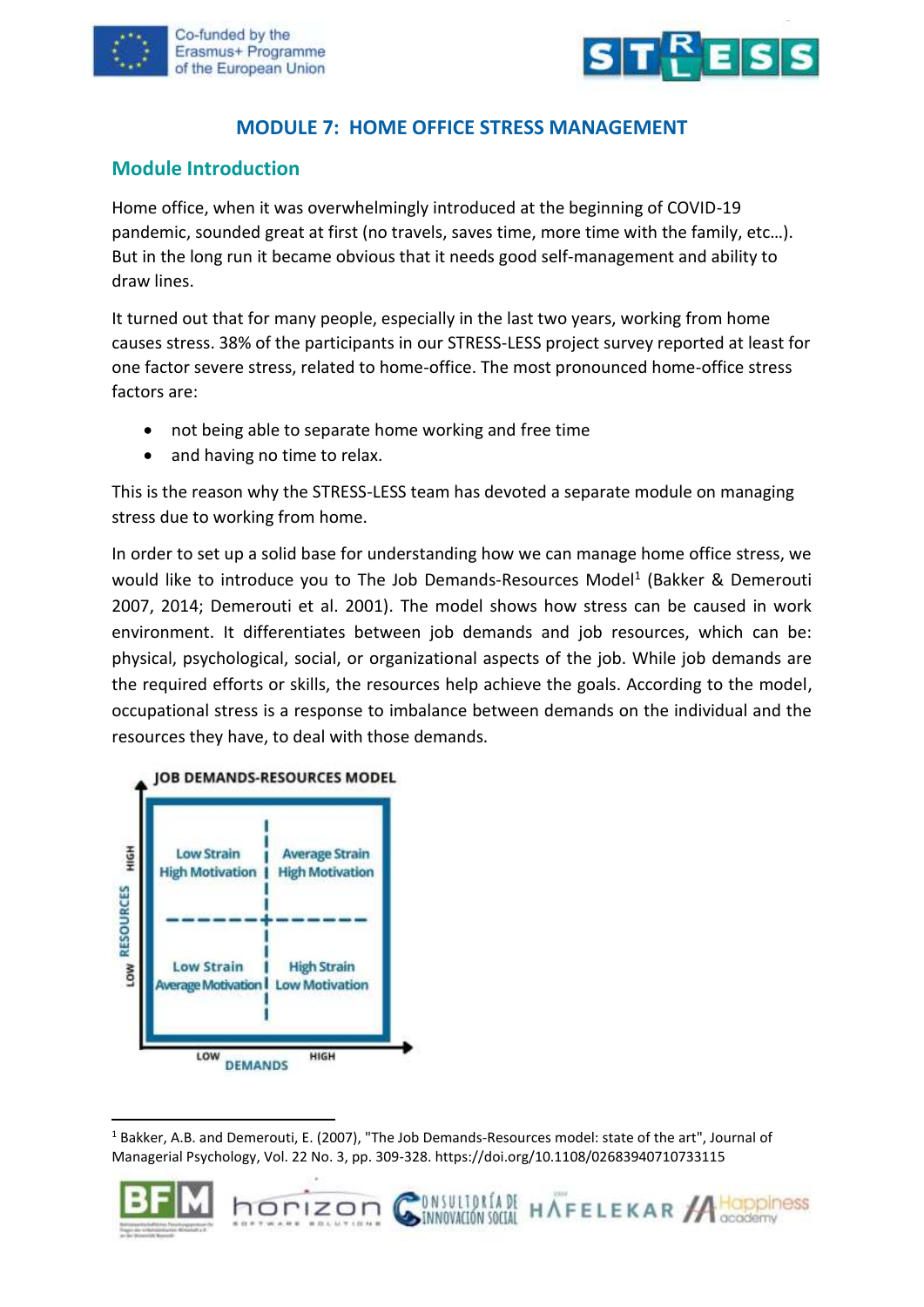

Co-funded by the Erasmus+ Programme of the European Union



Home office work affects this model by increasing the existing job demands: unclear working hours, interruptions, role ambiguity, poor communication. But also, it leads to reducing our resources, for example by staying at home all the time we need to clean, shop, cook more; not to speak about the situation when we don't have enough space for all family members working from home or when we have to fit in children in home-schooling. Also, there is no physical separation between work and leisure time, which very often leads to our inability to effectively rest and recharge our batteries. The isolation, too, has it's tax on our psychological wellbeing and leads to reducing our resources.

This new situation requires a whole new approach to planning, managing and organizing our work from home, so that we can protect and recharge our resources and manage the new demands consciously and mindfully. Next, we shall share some strategies and tips how to better manage your resources and the demands on them, which create home-office stress. With this module we aim at provoking you and helping you develop new habits, which are more suitable to the home-office style of life. Before that it could be helpful if you go back to Module 1: Digital Self-awareness and go through some of the activities from it (like Selfreflection cycle and Letter to myself). **This time do it with your focus on home-office stress**.

You can listen to the material [here.](https://youtu.be/Mlubz8FO878)

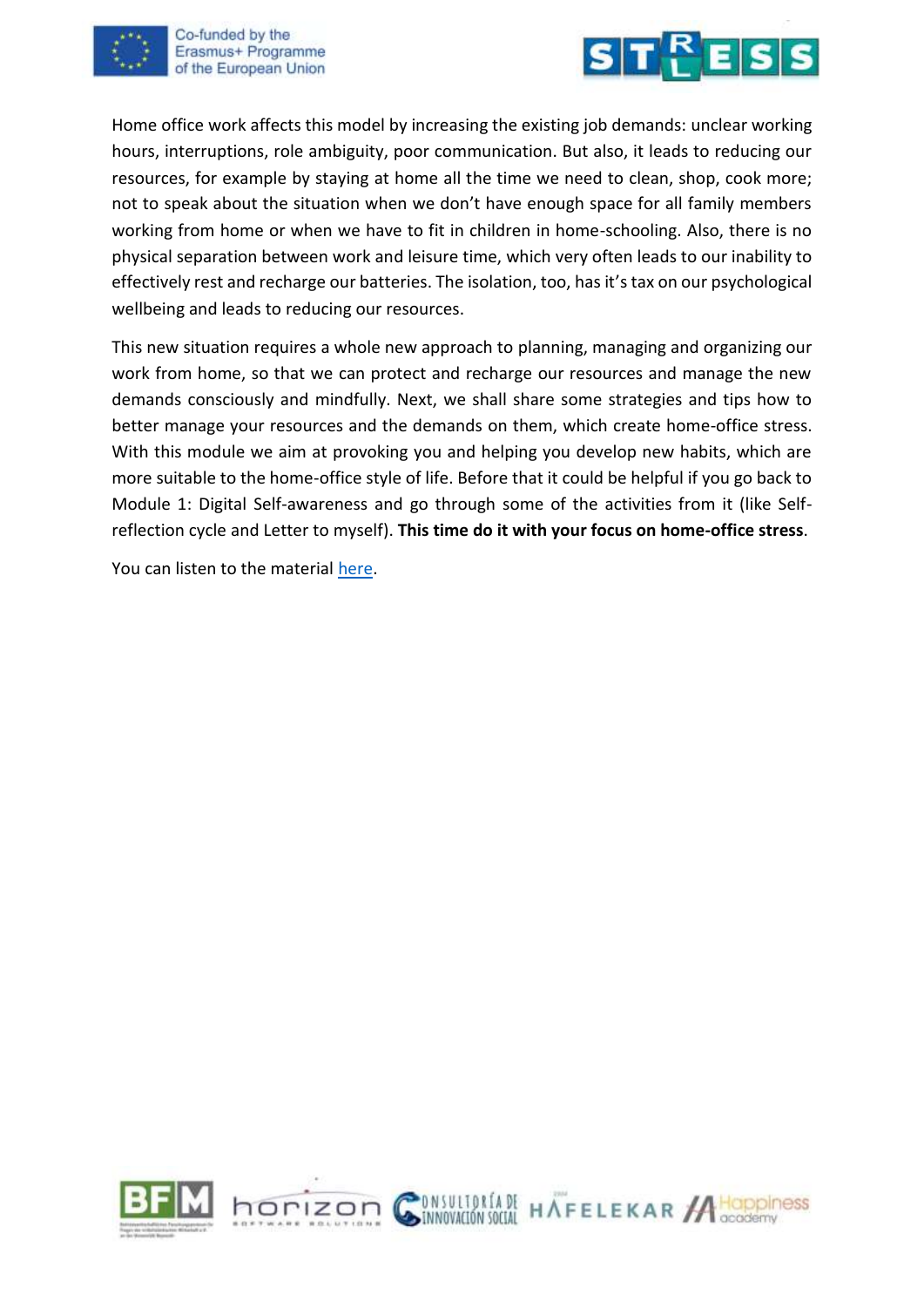



## **Activity 1**

Work smarter not harder

What we like about working from home is being flexible. But in order to make this new way of life successful, it requires some changes in our habits. Maybe the most important one is that we have to plan our days in a new way and set a distinct schedule for when to work and when to pause. That is why we want to first prompt you to go back to the basics and rethink your time management.

Effective time management starts with prioritizing your tasks. You can check the Single-task Strategy Module for a useful prioritization tool. Please use the Eisenhower principle (prioritising according to urgent/important) to all the activities in your life: sleep, work, sport, eat, time with the family.



## **Activity 2**

Now is the time to plan your day with your personal and family tasks in the same in one common schedule. Take these 4 steps, following our example:

- 1. Draw/make a table for a typical day with 24 hours and block enough time for sleep (ex. 8 hours). You may also use the enclosed worksheet.
- 2. If your working day is 8 hours block this time in your calendar for work. If your work time is not flexible, block it as per your contract. If it is flexible think first about at what time of the day you necessarily need to be working, for example, in order to be able to take part in your meetings and answer the phone calls. You may need to definitely be working in the periods 10-12 and 14-17 - so you block them now and know that you need to include 3 more hours for work in your schedule.
- 3. Now fit in the personal must haves, for example: 1 hour for sport; minimum 2 hours for helping kids with school; 1 hour for your morning routine; 1 hour lunch break – to prepare lunch for the family and spend some time with them; 2 hours for family time, relax and dinner in the evening from 19 to 21.

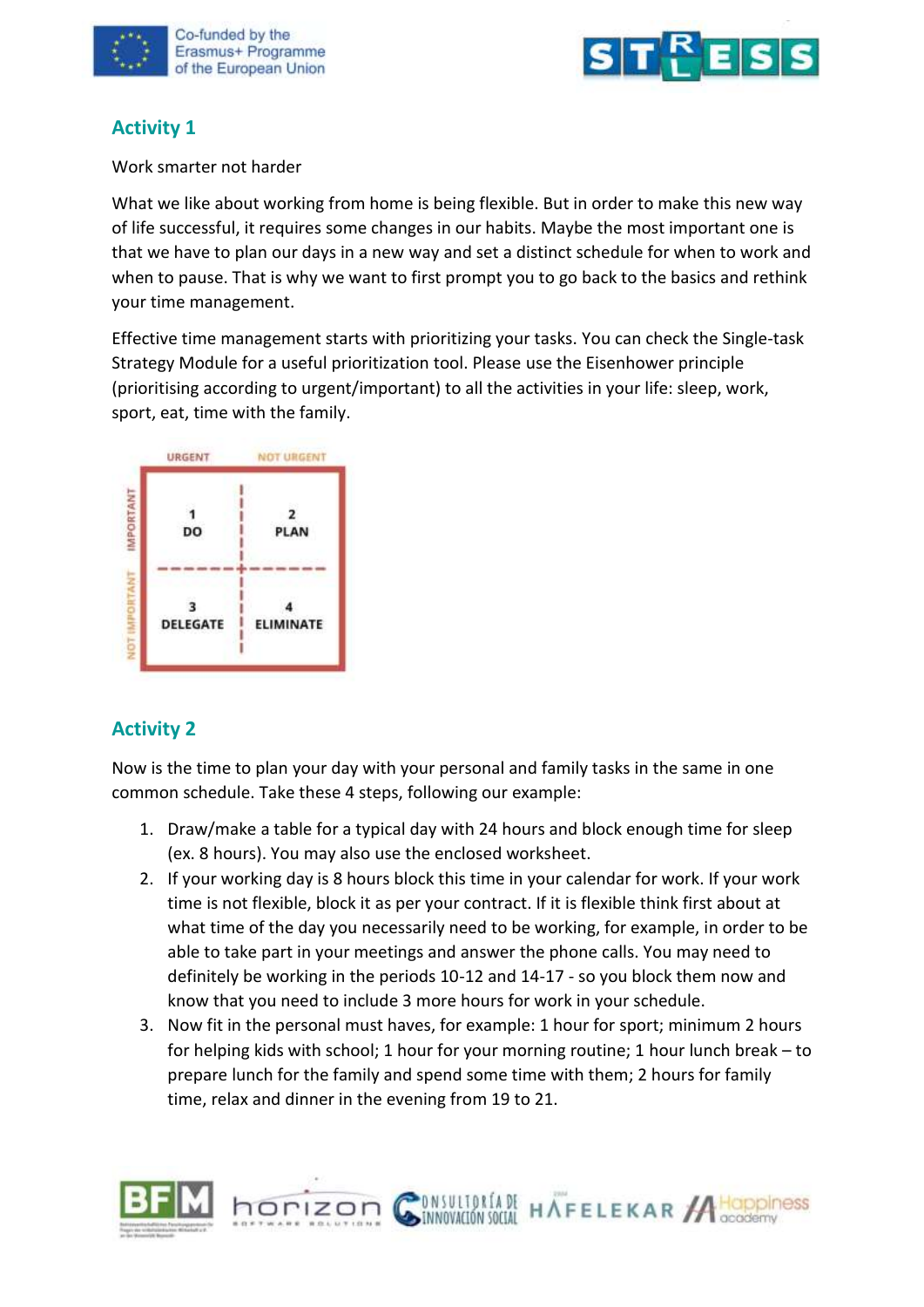

Co-funded by the Erasmus+ Programme of the European Union



- 4. So, you have 4 hours left, in which you have to fit in 3 hours work and 1 hour for whatever else you need, i.e. household chores. You can block 1 hour for work from 17 to 18 and 2 hours from 21 to 23 and household chores from 18 to 19.
- 5. Now is the time for your calendar. Fill in all tasks, in the hours designated for them. Write daily and weekly plans and strictly follow them. Besides helping with being able to manage with all your tasks, this will also give you sense of control, which is very good for reducing stress levels.

If you wonder why we included the time for sport, for proper breakfast, dinner and lunch and spending time with your family in the "must haves", the short answer is that healthy lifestyle (exercise, sleep, healthy food) is essential for our physical well-being, while connecting is essential for our psychological well-being. Both are prerequisites for protecting and replenishing our resources and consequently are very important for our ability to manage stress. For more information, you might want to check the Modules Work – Life Balance in the Digital Era/World and Healthy Workstyle in the Digital Workplace.

Download [Example](https://www.stress-less-project.eu/uploads/Example%20Commom%20Schedule%20EN.pdf) Download [Worksheet](https://www.stress-less-project.eu/uploads/Worksheet%20Daily%20Planner%20EN.pdf)

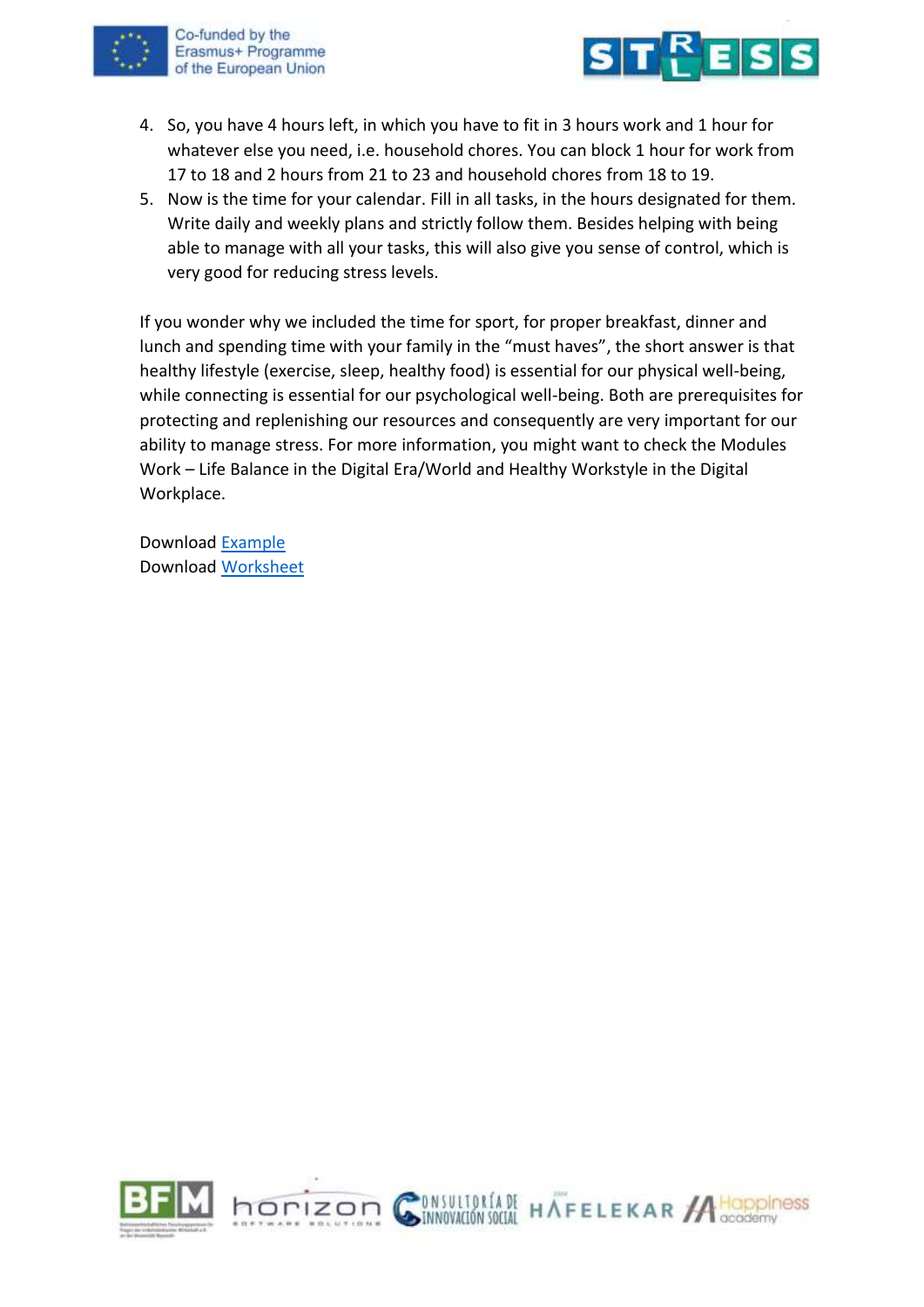



## **Activity 3**

If you are like most people, you will find out that the allocated time for work, homecare and family is not enough. Don't slip into the slope of neglecting sleep, sport and relaxation, and family time. This road will lead to more stress and maybe even health issues. Now carefully look at the prioritization charts you have done in Activity 1 and make a list of:

- a. Tasks that are not completely necessary and may not be done. Usually these will be from the quadrant Not important/Not urgent.
- b. Tasks that it is not necessary that you do yourself. For example, your husband/wife could also spend some time helping the kids with school. For these tasks in the next Activity you are going to solicit help.

## **Activity 4**

Work as a team / Solicit help

Most probably in the previous activities you found out, that even though you gave it a good thought, the time plan is pretty tight and you might not be able to stick to it. If that's so, then it is time to look for external resources. In order to manage your own time effectively you need to work as a team with all the members of your household. Call in a family meeting and discuss your time plan with them. Ask them to share with you their schedules, needs and plans. Brainstorm together how they can help. Agree about:

- Who takes what part of the domestic chores? For example, the cleaning, the cooking, the shopping.
- Set up a basic schedule for the whole family, including uninterrupted time for you to work (as well as for the rest of the family).
- Balance responsibilities with your partner.
- If necessary, look for additional help (from grandparents, caregivers and s.o.)
- If necessary, decide together on what you want to sacrifice (for example it may not be necessary that you eat a hot meal 2 times a day.)
- Set clear guidelines and basic rules. For example, no loud noise from music or videogames, while you work.

When ready, write the rules and agreements, including a weekly table of domestic chores and who is responsible for them and stick it on a place easily visible for the whole family.

# **Activity 5**

Organize your workspace

When working from home it is much more difficult to delineate work and leisure. There are two important things that you can do to achieve this:



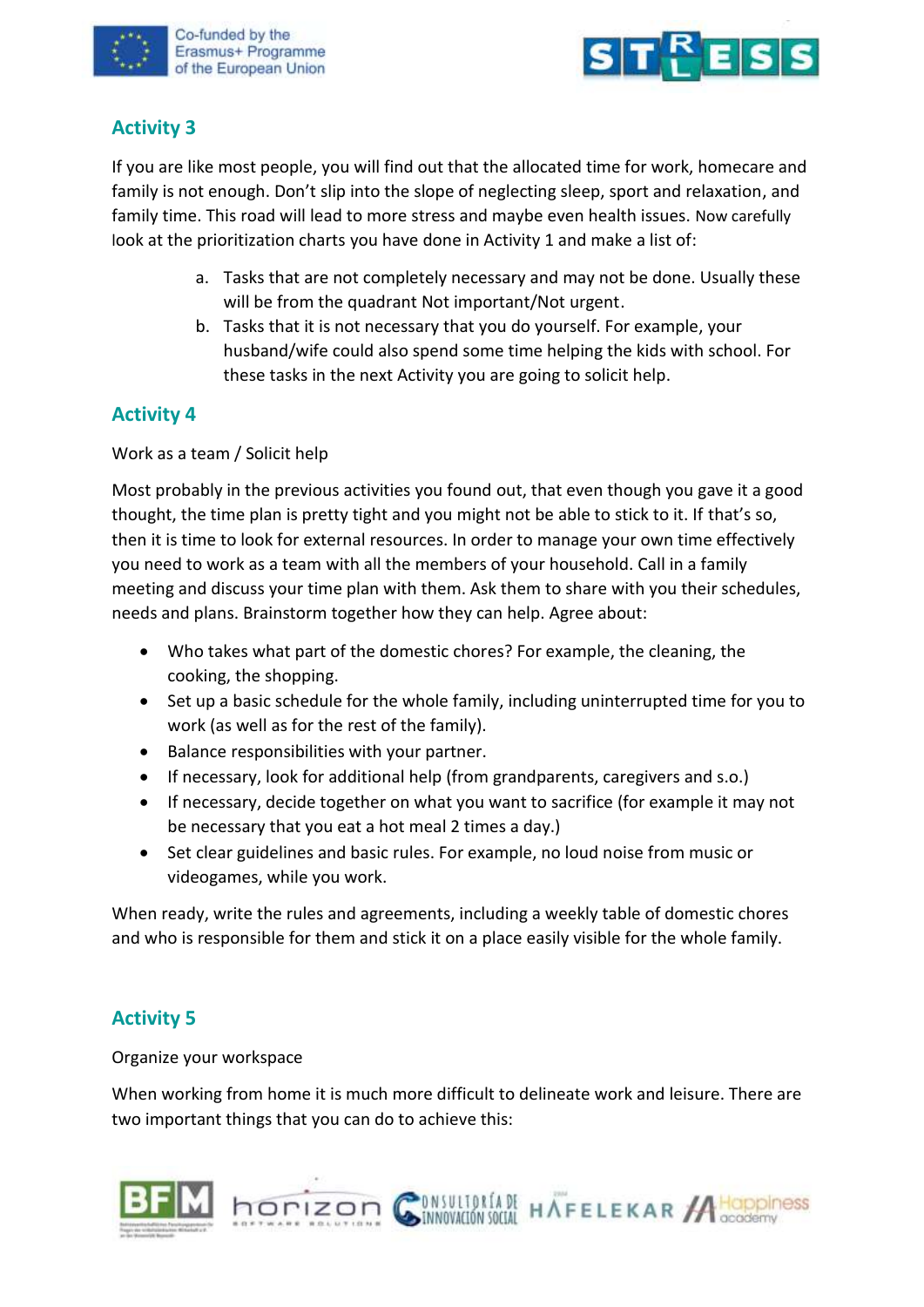

Co-funded by the Erasmus+ Programme of the European Union



- set up a special place for yourself, which will put you into working environment (physical boundary) and
- develop routines that help you draw the line between working time and leisure time (psychological boundary). For example, putting on your "work clothes", instead of staying in your slacks all day, could be such a routine.

First let's focus on setting the physical boundaries and creating a comfortable space for work. Here is some advice and ideas what to think about when setting up your workspace in the home office. Even if you are from the large number of people who live in relatively small flats and maybe have to create not only your home office workspace but also a "learning workplace" for schoolchildren, please go through the ideas. They are designed to help you make the best of the difficult situation that you are dealing well with.

- Choose your place for work. If possible, it should be a place where you can isolate from the rest of the people in your house. For example, they shouldn't have to pass behind your back when needing something from the kitchen. Ideally screens and devices should not be in your bedroom. When you see them, your brain sends signals to desire high stimulation, which may interfere with your sleep. You should be looking for a way to create a quieter and calmer space for work, which will help you increase your agency, see Module Agency and Trust.
- Declutter your workspace. Disorder impacts negatively your thinking and productivity. If you clean up your workspace from all unnecessary objects this will lower distractions and help you improve your organization. Think about conference calls. What is behind your back? What will people see when they talk to you in online?

# **Activity 6**

Next step is to think about ergonomics or how to create the best possible work environment under the circumstances. In the office this most probably has been a task of someone else, but now you have to take care of yourself. Due to home office constraints, you may not be able to create the perfect workplace, but our checklist may help you improve it. It will be good for you to pay attention to the following aspects of your workplace:

- $\checkmark$  Adequate temperature, humidity, and ventilation. Don't forget to regularly let in fresh air.
- $\checkmark$  Adequate lighting (including daylight) to perform tasks efficiently, accurately and in a healthy way. It is good if daylight comes from your left side or from a window in front of you. Having the light in your back and looking at the wall is not a good idea.

INVESTIGATE HAFFELEKAR ACOppiness

- $\checkmark$  Adequate internet connection and telephone lines (if necessary).
- Display screen equipment and workstation:

horizon  $\mathcal C$ 

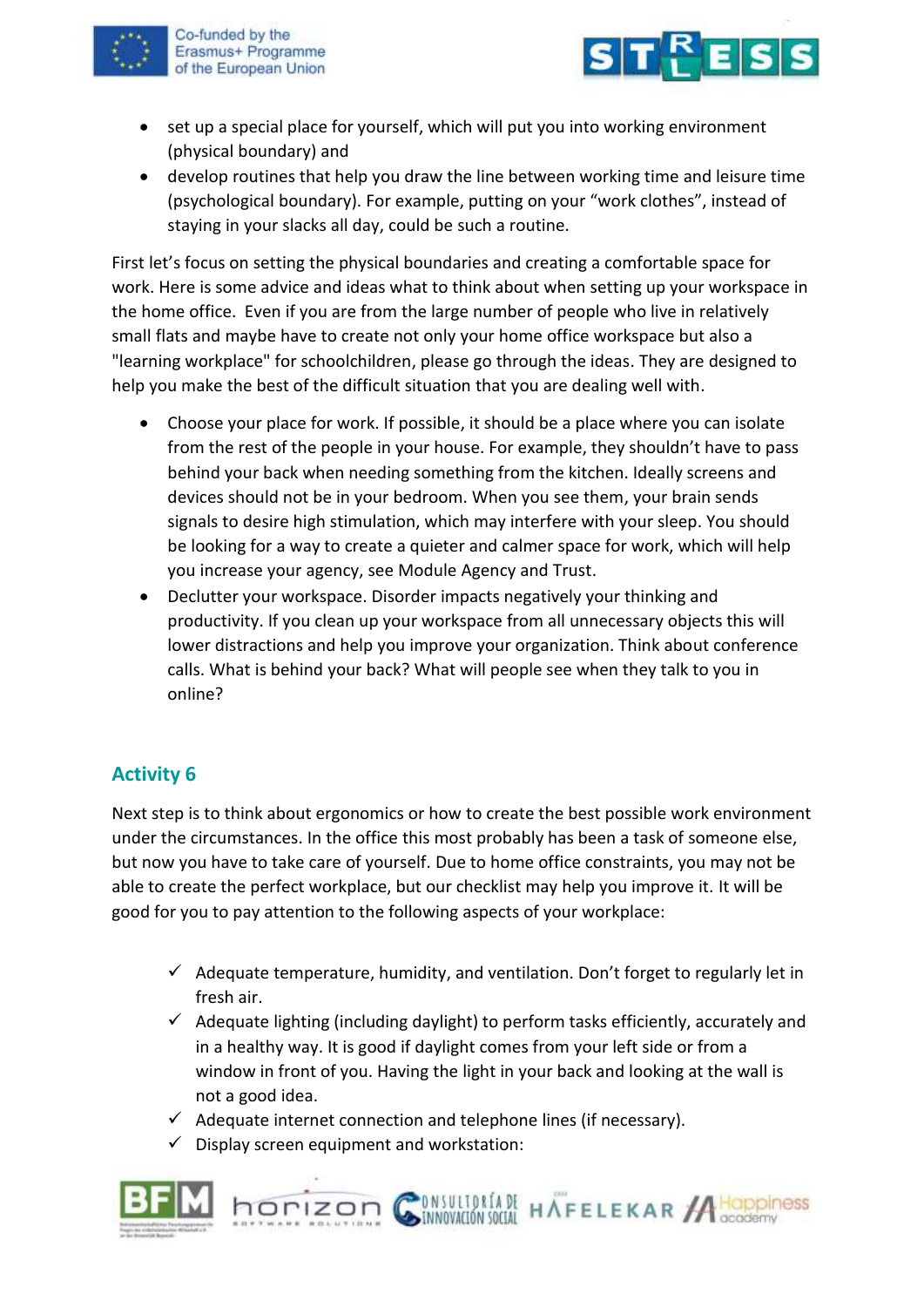



- o Keyboard: it is best that your keyboard is separate from the screen, levelled with your hands (neither too high nor too low); it is good if your keyboard tilts, so it is easier for you to see and type; the characters on the keyboard should be clean and readable.
- o Mouse: the device should be close to you and there should be support for your wrist and forearm. The speed of the mouse should suit you, a slower mouse creates stress, which you might not even notice.
- o Display screens: it is best if your display screen is on an adjustable stand, so you can adjust it according to your height, so that you neither look up nor down. Characters should be clear and readable. Images should not flicker and the screen should be free from glare and reflections. Have you adjusted brightness and contrast as per your needs? The screen should be able to tilt, if not you may need to build in a tilt mechanism or change the screen.
- $\checkmark$  Ergonomic work furniture (adjustable, adequate for different ICT tasks). You need work furniture that helps you maintain a comfortable, neutral body posture. This will reduce the strain on the muscles and skeletal system. Pay attention to:
	- o The work surface should be large enough for all your necessary equipment and other materials; you should be able to comfortably reach everything you need.
	- o It is very important that you have a suitable chair: you should be able to adjust seat and seatback height and tilt. You should adjust your chair so that you sit with your back upright but the small of the back should be supported by the seat back. Your forearms should be horizontal and your eyes should be roughly at the same height as the display. Your feet should be flat on the floor, if not, you need a foot rest.

(!) you need to ensure regular interruptions from sitting in front of the PC. Frequent short breaks will help you avoid eye fatigue and fatigue from prolonged sitting.

You can [download the checklist](https://www.stress-less-project.eu/uploads/Checklist%20EN.pdf) and fill it in.

# **Activity 7**

Setting psychological boundaries is as important as setting physical boundaries and will help you delineate between work and leisure in home-office.

In order to be able to draw a firm line between work and leisure, it is good to develop a morning and an evening routine. One to start the working day and one to end it. Maybe, you could dress up for the working day and go back to your slacks at the end of the day. Or you might decide that you want to do some sport, have a walk or do anything that gives you the sense that you are going to work and respectively that your workday has ended.



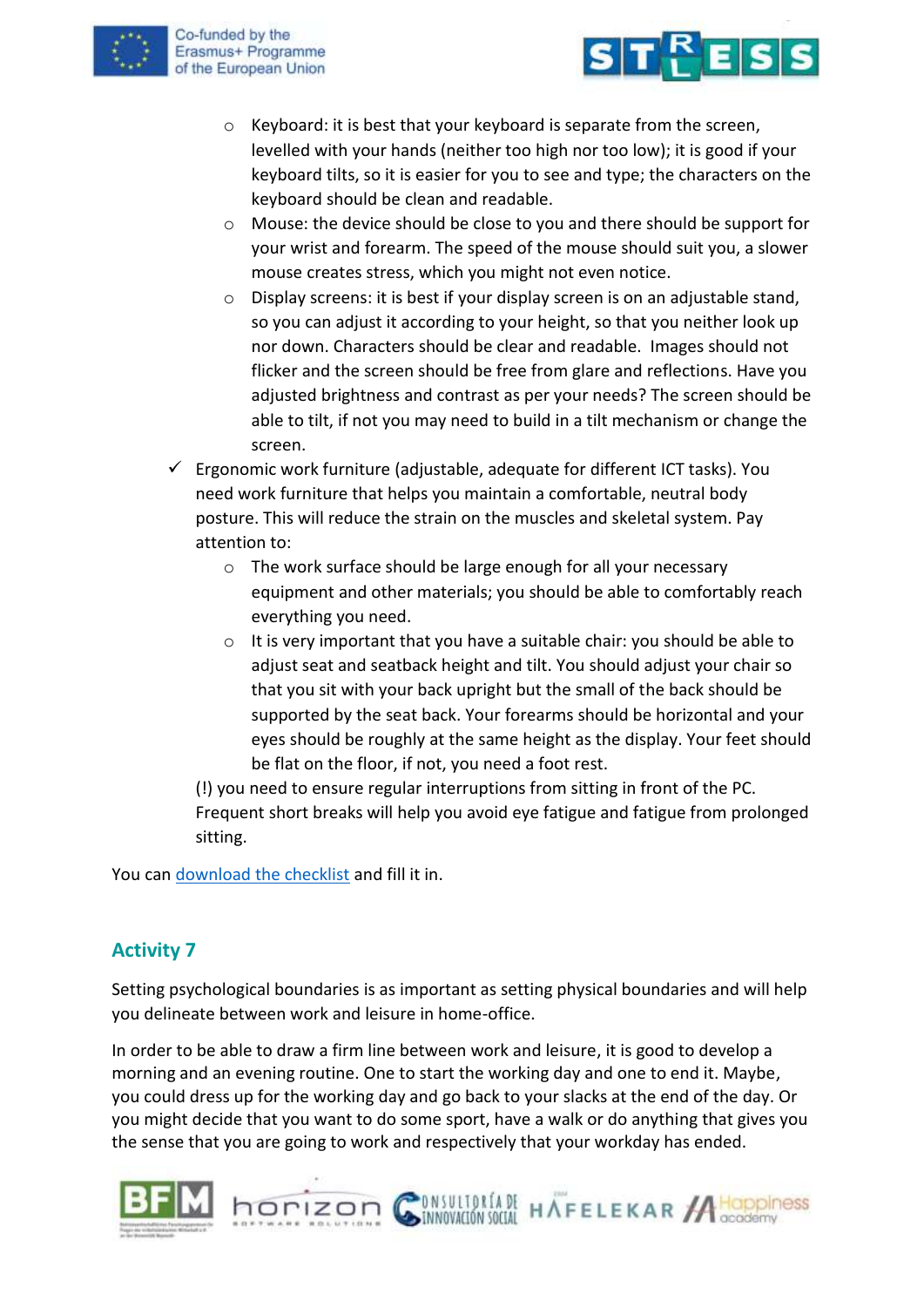



In view of the above we would like to propose the following activity to you:

Next morning, before you begin work, deliberately plan your working time in a way that it involves frequent short mental breaks and off-screen time. Try to include as many breaks as possible in which you are moving. Plan also time for your morning and evening routine, for example switching off the laptop. The first few days it may be difficult to follow this plan, but when they turn into a habit (in a few weeks), you will notice how much better you feel.

## **Activity 8**

Don't forget to proactively plan also how you are going to relax in your free time outside of work. Think for example about the fact that you only have 2 hours for relaxing, family and dinner in the evening. If you don't mindfully think and plan this time, it is highly likely that you will slip into routine news reading for example and you will not be satisfied in the end.

This activity involves planning your time to relax for the day: write down what you want to do in your free or family time and stick to it no matter what.

### **Activity 9**

Today's activity is about using an emotion regulation technique. Emotion regulation techniques were introduced to you in Module 2 Agency and Trust. They help us cope better in situations that create within us stress, anxiety, anger and other unhelpful emotions and feelings. With the help of these techniques we can better and quicker regulate our emotions and reactions. With this activity you will practice maybe the simplest but also surprisingly the most effective one: "Emotion labelling." This tactic literally involves coming up with a label to describe what you are feeling, for example, telling yourself "I am feeling angry" when you experience anger. Findings show that merely labelling your feelings lowers their intensity and helps control your stress levels.

Whatever emotions you feel, practice labelling them. Notice the effect.

#### **Activity 10**

#### Connect

One of the reasons for drop down of motivation and increase of stress is related to not being able to connect to the team or to feel a sense of belonging to the company, while we work from home. If we want to protect and replenish our resources in a more successful way, we need to master new ways of connecting to other people on the job. Teleworkers have to deliberately schedule online meetings with their managers, team, vendors and customers in order to maintain contact and keep the positive working relationship. Among these meetings there should be also informal meetings, where they chat not only about



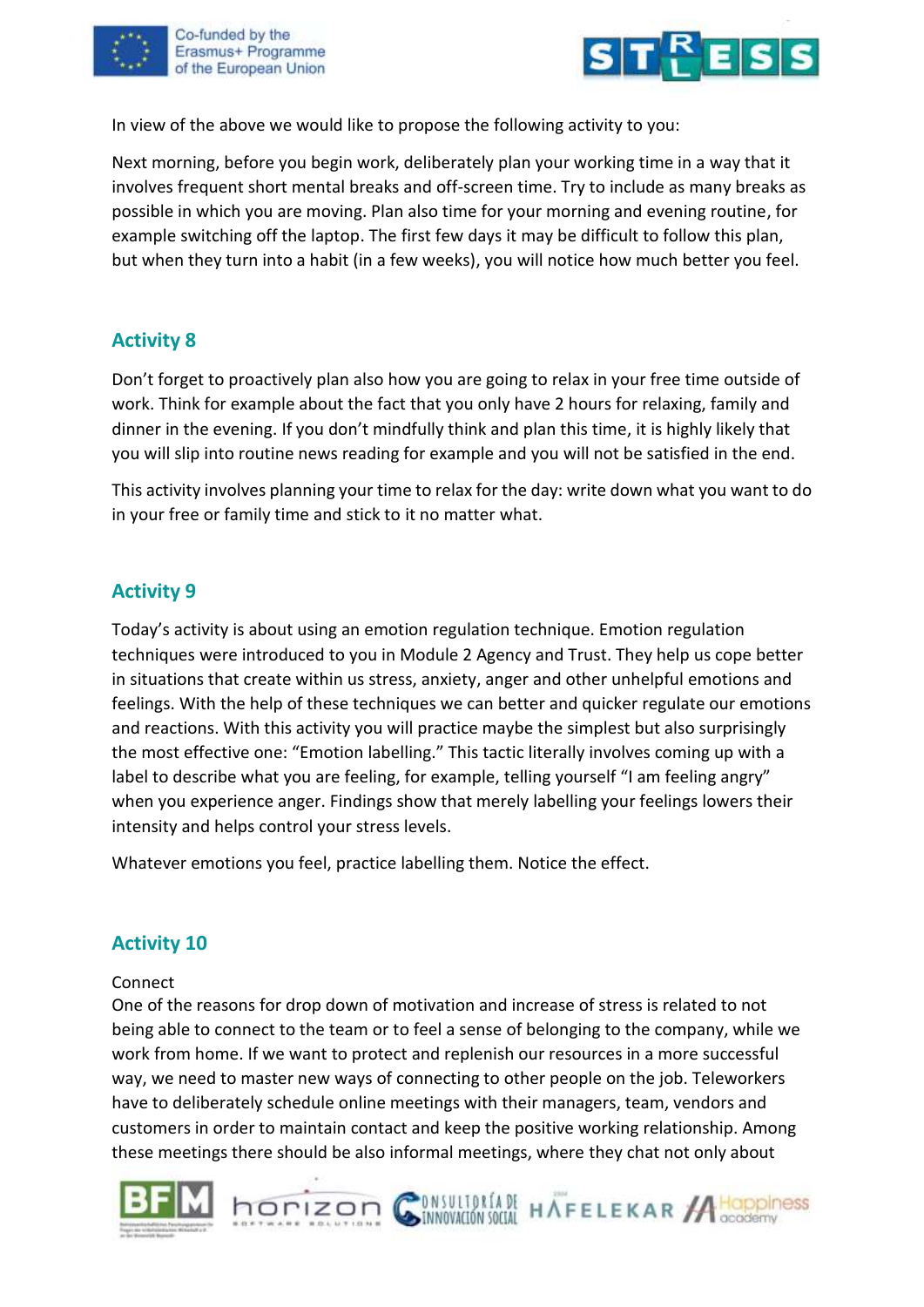



work, but also keep the informal contact alive. You can be creative and organize virtual coffee breaks, online games (try "7 Wonders" online for example), discussion forums.

Make a list of at least 10 people from your work environment that you want to build up your connection with. Figure out a creative way to connect online. Plan these activities for the next days and start doing them.

## **Activity 11**

**Practice self-compassion** (This activity is based on the material developed by Raj Raghunathan, a Professor of Marketing and Psychology at McCombs School of Business at University of Texas Austin.)

Maybe, you did all the activities from this module and you still feel that things are not going well. Maybe, you even get angry at yourself for not being able to manage. In such cases we are often our worst enemies when we haven't behaved or achieved what we wanted to. For such situations prof. Raghunathan proposes that we practice *self-compassion*. That involves:

- o Self-kindness being kind to ourselves, treating ourselves as we would treat a close friend if they were in this situation.
- o Common humanity recognizing that we are only human and no one succeeds always or makes no mistakes.
- $\circ$  Mindfulness being fully aware of what we are experiencing without denying or rejecting it.

Now let's practice:

Step 1: Imagine that it wasn't you, but rather, a close friend or family member who had failed to accomplish something important or still hasn't managed to stay on top of stress. How would you approach your friend in this situation? What would you do and say? What would be your tone of voice? Write it down below.

Step 2: How you treat yourself? Think about how you generally treat yourself when you haven't lived up to your standards. How you would typically respond to yourself in the same situation. Write down what you typically do, what you say, and note the tone in which you talk to yourself.

Step 3: See the difference? Did you notice a difference between how you treat yourself and how you treat others? Why is that?

Step 4: Make a change. Write about what you would say to yourself if you were your friend

INVESTIGATE HAFFELEKAR ACOppiness



horizon (